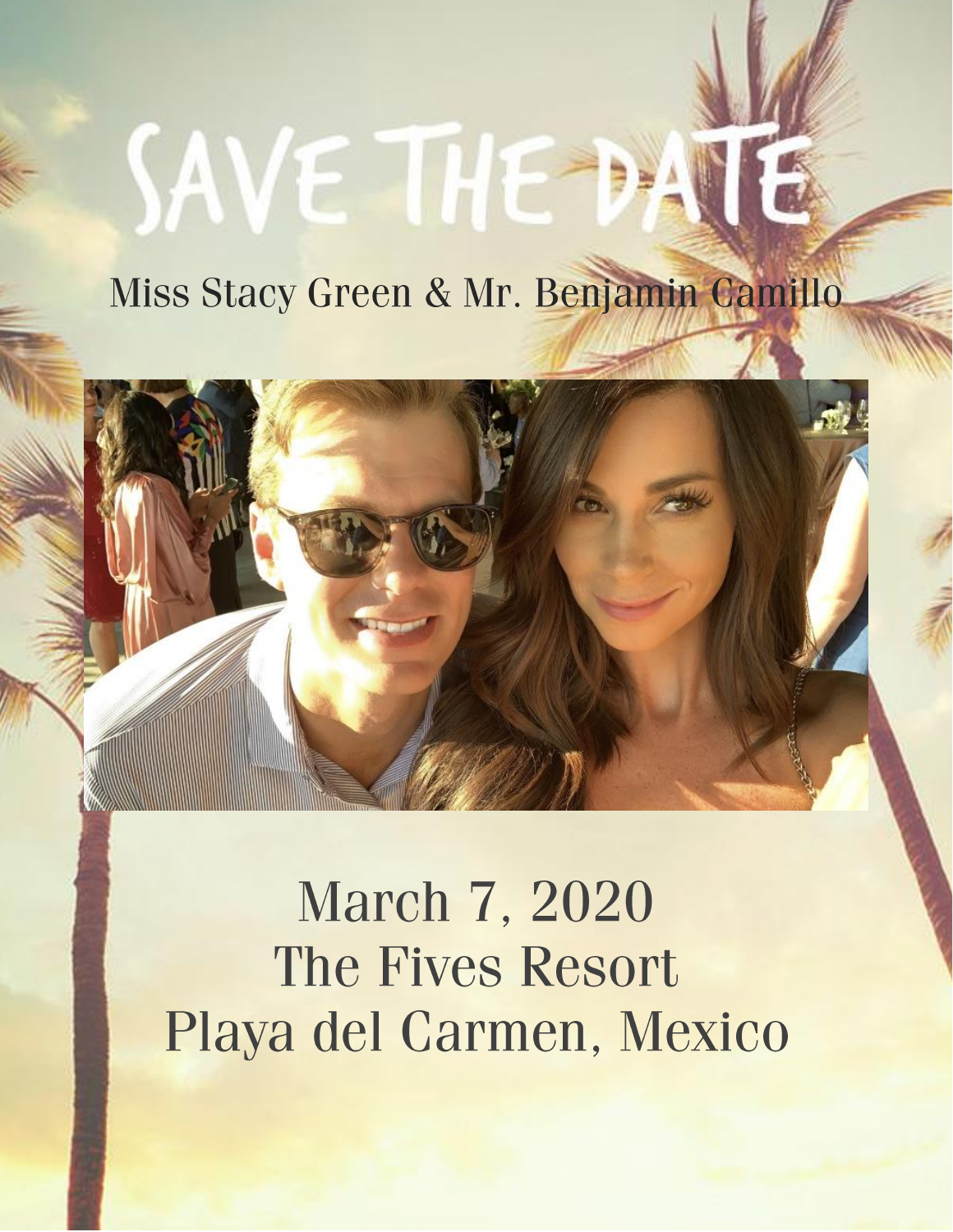

#### **TO RESERVE YOUR ROOM CLICK HERE:** <https://www.beachbumvacation.com/reservation/>

\_\_\_\_\_\_\_\_\_\_\_\_\_\_\_\_\_\_\_\_\_\_\_\_\_\_\_\_\_\_\_\_\_\_\_\_\_\_\_\_\_\_\_\_\_\_\_\_\_\_\_\_\_\_\_\_\_\_\_\_\_\_\_\_\_\_\_\_\_\_\_\_\_\_\_\_\_\_\_\_\_\_\_\_\_\_\_\_\_\_\_\_\_\_\_\_\_\_\_\_\_\_\_\_\_\_\_\_\_\_\_\_\_\_\_\_\_\_\_\_\_\_\_

Our wedding travel concierge is Danialle Natale



Phone: 1-877-943-8282 Ext 26

Email: Danialle@beachbumvacation.com

**For a faster response time, please email Danialle.** 

**Bookings must be made via our online form at [www.beachbumvacation.com/reservation](http://www.beachbumvacation.com/reservation) to** 

**ensure accuracy.** 

#### **Reservations cannot be made via phone.**

**Rates below are all inclusive and are reserved only for guests of Stacy & Ben's Wedding!** Stacy & Ben have blocked off rooms for their wedding guests. They would like to encourage all their guests to book with Beach Bum Vacation. You must book your room directly with **Beach Bum Danialle** to ensure that you will receive wedding guest rates, be included on the guest list, all your travel arrangements are taken care of and you'll be included in all events for the wedding.

#### **Space is limited so make sure to reserve your room early!**

\*ALL-INCLUSIVE\*

\* Rates are based on travel between March 4 – 10, 2020 for a minimum of 3 nights and are PER PERSON (pp)

#### **The Fives Resort**

#### **Travel Window March 4 – 10, 2020**

#### **Prices are PER PERSON and do not include airfare**

| <b>Deluxe Room - Prices are per person (PP)</b> |            |                                   |                  |                  |                  |  |  |
|-------------------------------------------------|------------|-----------------------------------|------------------|------------------|------------------|--|--|
|                                                 |            | 3 Night PP Total 4 Night PP Total | 5 Night PP Total | 6 Night PP Total | 7 Night PP Total |  |  |
| Single Occupancy                                | \$1,039.56 | \$1,371.08                        | \$1,702.60       | \$2,034.12       | \$2,365.64       |  |  |
| Double Occupancy                                | \$707.39   | \$928.19                          | \$1,148.99       | \$1,369.79       | \$1,590.59       |  |  |
| Child age 2-12                                  | \$264.50   | \$337.67                          | \$410.84         | \$484.01         | \$557.18         |  |  |

| 1 Bedroom Residence – Prices are per person (PP) |                  |                  |                  |                  |                  |  |  |  |
|--------------------------------------------------|------------------|------------------|------------------|------------------|------------------|--|--|--|
|                                                  | 3 Night PP Total | 4 Night PP Total | 5 Night PP Total | 6 Night PP Total | 7 Night PP Total |  |  |  |
| Single Occupancy                                 | \$1,068.70       | \$1,409.93       | \$1,751.16       | \$2,092.39       | \$2,433.62       |  |  |  |
| Double Occupancy                                 | \$726.82         | \$954.09         | \$1,181.36       | \$1,408.63       | \$1,635.90       |  |  |  |
| Child age 2-12                                   | \$270.33         | \$345.44         | \$420.55         | \$495.66         | \$570.77         |  |  |  |
| Child age $13 - 17$                              | \$557.82         | \$728.76         | \$899.70         | \$1,070.64       | \$1,241.58       |  |  |  |

| 1 Bedroom Residence Swim Up - Prices are per person (PP) |            |            |                                                                     |            |                  |  |  |
|----------------------------------------------------------|------------|------------|---------------------------------------------------------------------|------------|------------------|--|--|
|                                                          |            |            | 3 Night PP Total 4 Night PP Total 5 Night PP Total 6 Night PP Total |            | 7 Night PP Total |  |  |
| Single Occupancy                                         | \$1,185.25 | \$1,565.33 | \$1,945.41                                                          | \$2,325.49 | \$2,705.57       |  |  |
| Double Occupancy                                         | \$804.52   | \$1,057.69 | \$1,310.86                                                          | \$1,564.03 | \$1,817.20       |  |  |

www.BEACHBUMVACATTEM.com

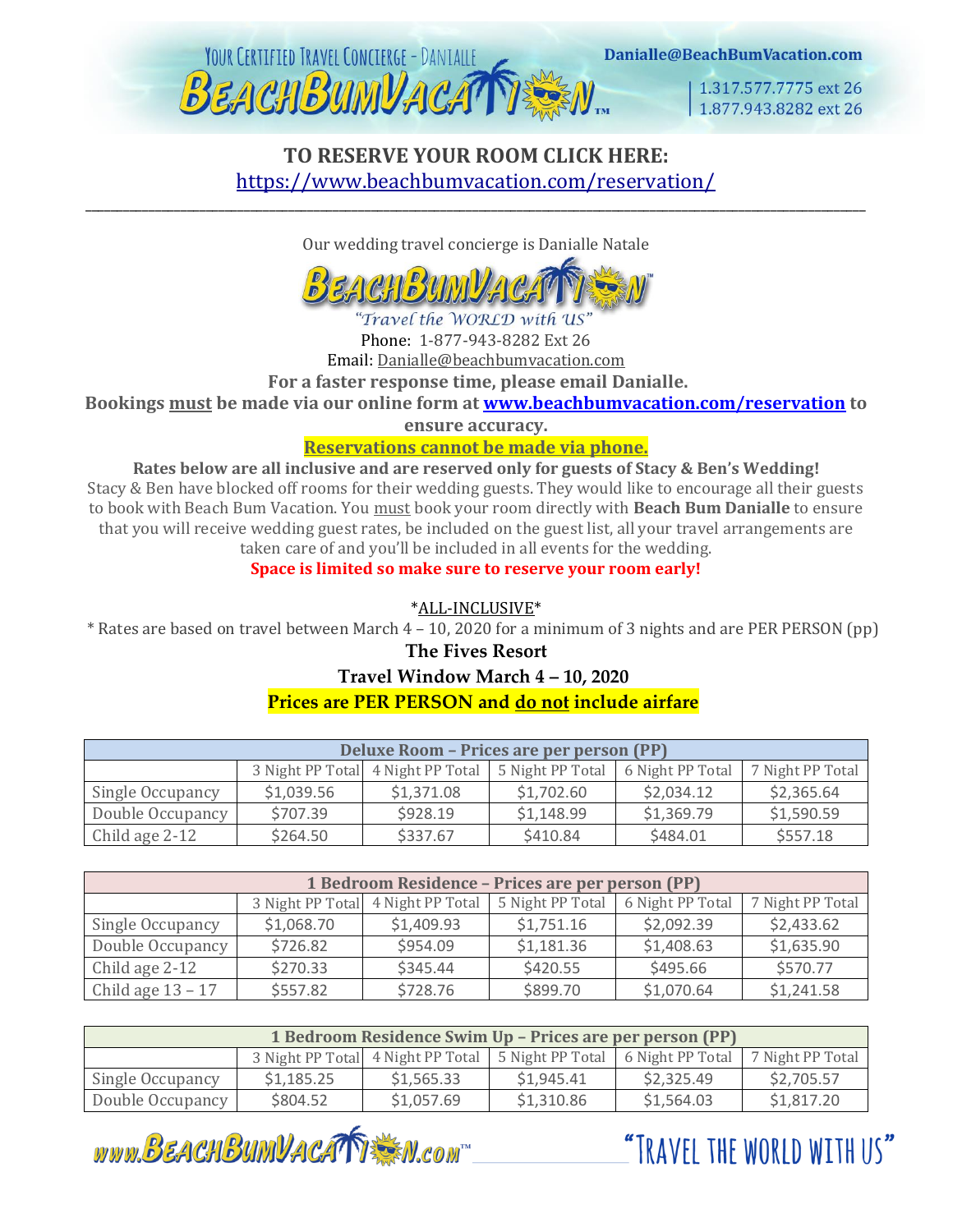

Danialle@BeachBumVacation.com

1.317.577.7775 ext 26 1.877,943,8282 ext 26

**Please be advised effective Sept 12, 2017 the Municipality of Solidaridad, Riviera Maya region of Cancun, has implemented a small environmental levy on visitors. Hotels will charge 20 Mexican pesos per room per day to each guests room, which is payable upon check out from the resort. The proceeds will be deposited in an environmental trust to fund local projects.**

#### Single Occupancy: 1 adult per room

Double Occupancy: 2 adults per room (EXAMPLE: Double Occupancy PP cost x 2 for room total)

\*\*CHILD RATES ONLY APPLY WHEN THERE ARE 2 ADULTS IN THE ROOM\*\*

\*\*\*If you would like a different room category, please inquire with Danialle as soon as possible as they are based on availability at the time of booking\*\*\*

#### **WHAT'S INCLUDED?**

Transportation to/from the resort, accommodations as selected, taxes, all meals, unlimited alcoholic and non-alcoholic beverages, in-room mini-bar with beer, water, soft drinks (re-stocked once a day), daily and nightly activity program, non-motorized water sports, live music and shows, fitness center, taxes and gratuities all included.

\*Please fill in the Reservation Form at [www.beachbumvacations.com/reservation](http://www.beachbumvacations.com/reservation) with information as it appears on your passport to secure your room and celebrate with Stacy & Ben!

> \*\*\*\*\*All reservations MUST to be made by November 20, 2019. \*\*\*\*\* **Space is limited so make sure to reserve your room early!**

\*NOTE: Rates above do NOT include airfare. Inquire with Danialle@beachbumvacation.com for up-to-date airfare rates into Cancun. Mexico for your dates of travel.

#### **\*\*\* Process of Booking** \*\*\*

❖ Determine your travel dates & who you'll be sharing a room with then click on the secure Reservation Link and fill in your information:

\*RESERVATION link:<https://www.beachbumvacations.com/reservation/>

❖ If you have frequent flyer miles or airline credit vouchers Danialle is NOT able to book your flight. You must do so on your own.

❖ Determine if you want travel protection. It's highly recommended! Insurance rates below are based on your total vacation package value per person.

TRAVEL INSURANCE: Details for Optional Travel Insurance: (\$129 per adult/\$79 per child age 12 and under), will allow you to cancel for any reason up to airline check in with full refund (minus insurance cost), up to \$800 per person for baggage loss, up to \$100 per person trip delay or interruption & up to \$5000 per person medical expenses. Insurance costs and terms are subject to change.

**You will need to indicate on the form if you accept or decline TRIP INSURANCE.**  PLEASE NOTE: Insurance is due at the time of making your initial deposit. Insurance CANNOT be added after initial deposit is made.

**You are strongly urged to purchase travel protection.**

www.BEACHBUMVACATTEN.com

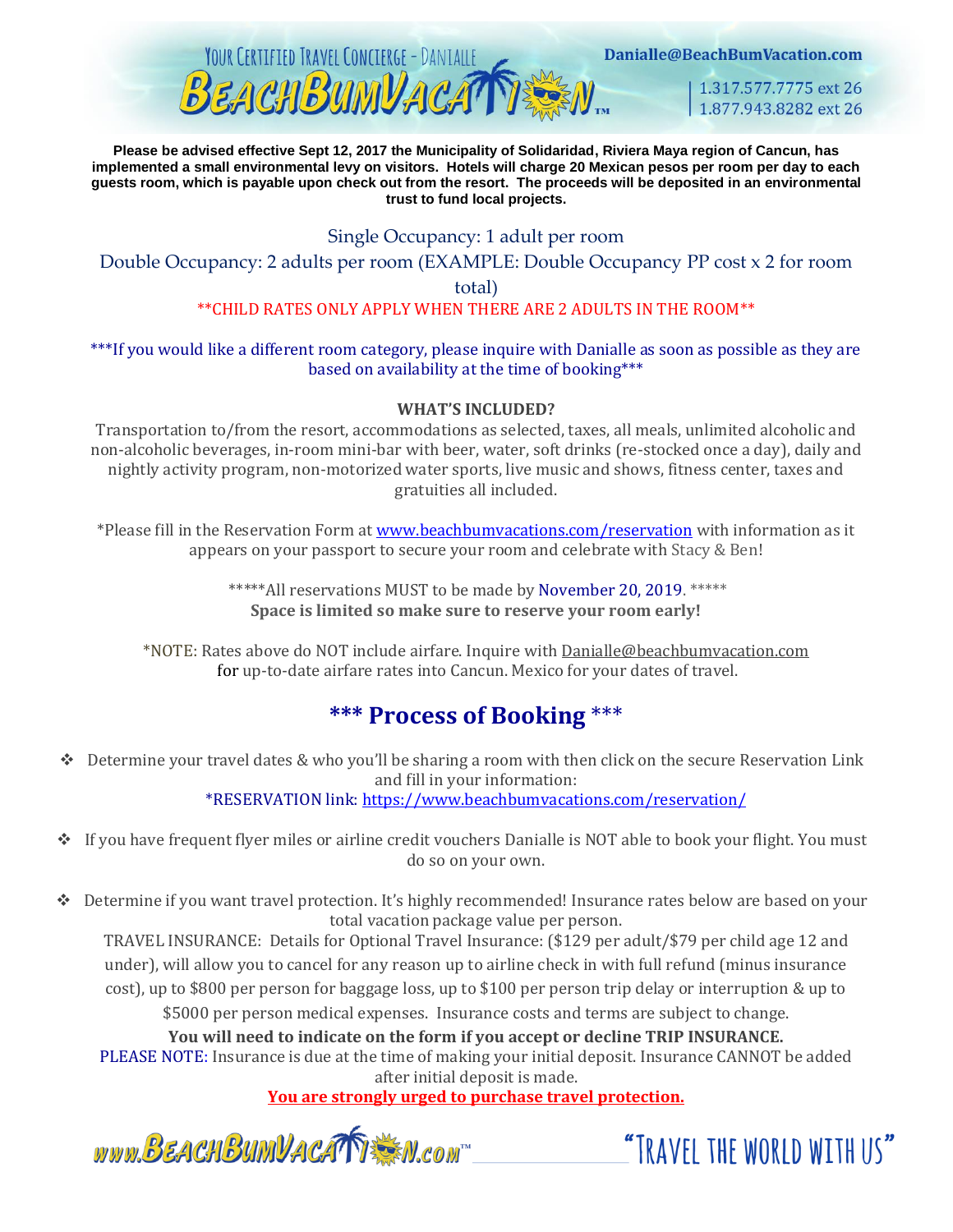

Danialle@BeachBumVacation.com

1.317.577.7775 ext 26 1.877.943.8282 ext 26

#### **DOWN PAYMENT OPTIONS:**

1) **Room Only**: It's just \$150 per person to book just the room. 2) **Room with insurance**: It's just \$150 per person + the cost of insurance (\$129 per adult/\$79 per child age 12 and under)

3) **Room and flights without insurance**: It's \$150 per person + total airfare cost. 4) **Room and flights with insurance**: It's just \$150 per person + total airfare cost + the cost of insurance (\$129 per adult/\$79 per child age 12 and under)

❖ **After the down payment is made the final balance is due December 18, 2019. NO EXCEPTIONS!! LATE FEES WILL APPLY TO ANY PAYMENTS MADE AFTER THIS DATE.**

❖ Once you place your reservation and your payment has been applied you will receive a confirmation invoice/itinerary for your trip!

#### **\*\*\* Important Travel & Booking Information \*\*\***

When should I book?: As soon as possible for the best flight schedules and perks for being a part Stacy & Ben's wedding group!

\*IMPORTANT! -- Airfare WILL fluctuate depending on availability at time you make your reservation, please make your payment with Danialle as soon as possible to ensure the lowest rate and best flight time options. Flight schedules to Cancun, Mexico (airport code CUN) can be limited so please contact her soon to make your reservation.

Who should I ask for when making my reservation? All reservations must be made directly through Danialle Natale at Beach Bum Vacation. [www.beachbumvacations.com/reservation](http://www.beachbumvacations.com/reservation)

Payment policy: In order to guarantee your room the full payment must be received by **December 18, 2019**. AIRFARE will be due at the time you are ready to add it to your package. Beach Bum Vacation's insurance policy will cover your airfare 100% if booked through Beach Bum Vacation. **Airfare booked separately is not covered.**

Visa, MasterCard, American Express and Discover & Diners Club are also accepted. Note: Returned checks subject to \$30.00 fee.

What travel documents will I need? You will need a valid passport in order to travel to Mexico.

Special Needs: Please specify if anyone in your party meets any of the following criteria: (1) holds frequent flyer miles (2) is hearing or vision impaired (3) has dietary restrictions (4) needs a wheelchair (5) is diabetic (6) is highly allergic.

#### **CANCELLATION POLICY:**

Once the reservation is made there is a \$150 cancelation penalty per person up to November 29, 2019; November 30, 2019 – January 29, 2020 there is a 1 night per room penalty. On/after January 30, 2020 to travel (or now show) it is 100% cancellation fee of total room cost.

www.BEACHBUMVACATTEN.com